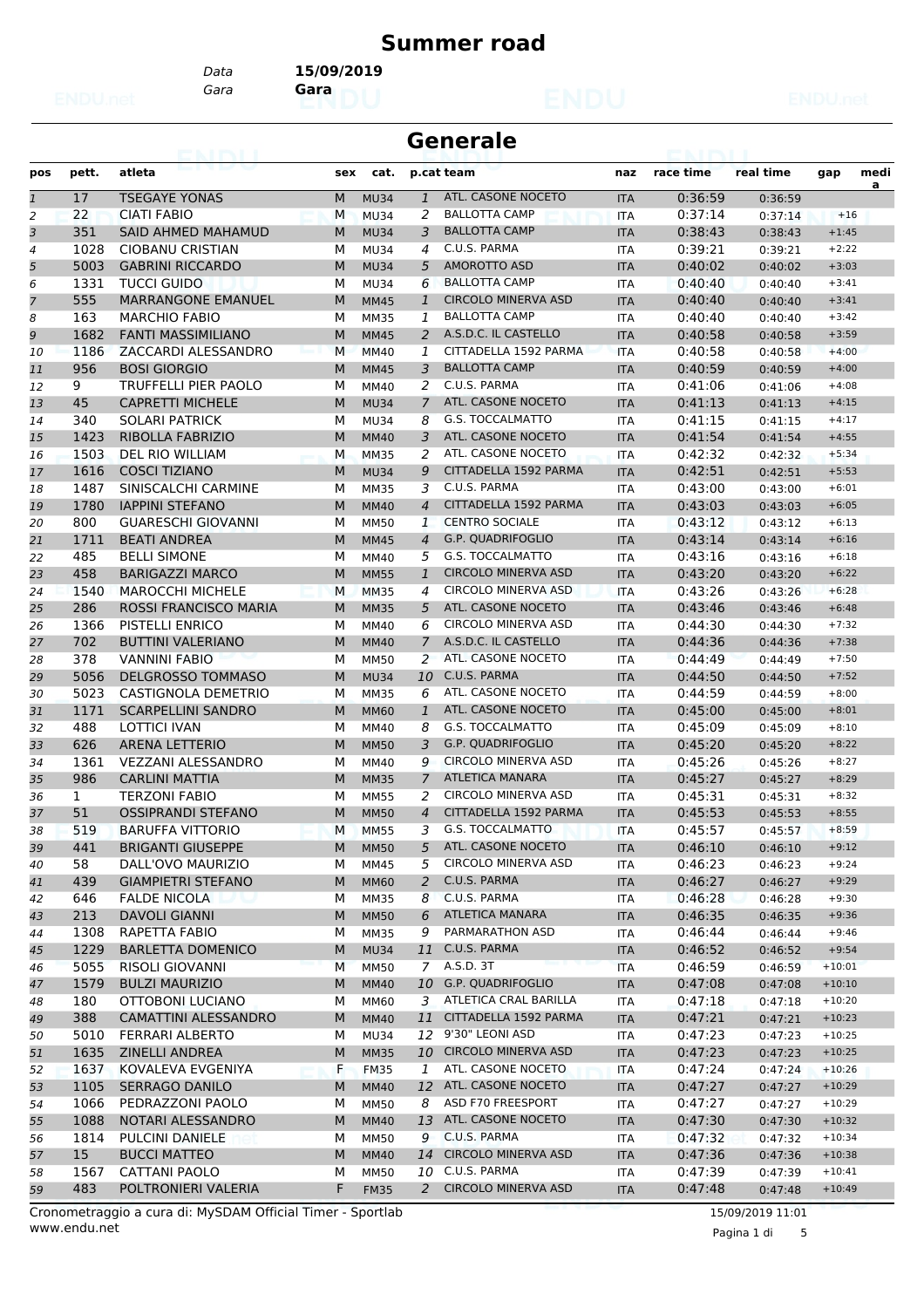| pos | pett. | atleta                         | sex       | cat.        |                | p.cat team                 | naz        | race time | real time | gap      | medi<br>a |
|-----|-------|--------------------------------|-----------|-------------|----------------|----------------------------|------------|-----------|-----------|----------|-----------|
| 60  | 795   | <b>ZAMBONI ROBERTO</b>         | M         | <b>MM50</b> | 11             | <b>VENGO LI' ASD</b>       | <b>ITA</b> | 0:47:48   | 0:47:48   | $+10:50$ |           |
| 61  | 5001  | <b>BELLINGHI GIAN ELIA</b>     | М         | <b>MU34</b> |                | 13 RUN CARD                | <b>ITA</b> | 0:47:48   | 0:47:48   | $+10:50$ |           |
| 62  | 337   | PINARDI LORENZO                | M         | <b>MM45</b> | 6              | CITTADELLA 1592 PARMA      | <b>ITA</b> | 0:47:53   | 0:47:53   | $+10:55$ |           |
| 63  | 5013  | <b>CONCARI NICOLA</b>          | м         | <b>MM35</b> | 11             | A.S.D. 3T                  | <b>ITA</b> | 0:48:00   | 0:48:00   | $+11:02$ |           |
| 64  | 390   | <b>ALIANI ADRIANO</b>          | M         | <b>MM40</b> |                | 15 G.S. TOCCALMATTO        | <b>ITA</b> | 0:48:01   | 0:48:01   | $+11:03$ |           |
| 65  | 1292  | <b>GHIRETTI GIULIA</b>         | F         | <b>FM35</b> | 3              | C.U.S. PARMA               | <b>ITA</b> | 0:48:04   | 0:48:04   | $+11:06$ |           |
| 66  | 1613  | <b>BENADUSI CRISTIANO</b>      | M         | <b>MM45</b> | $\overline{7}$ | PARMARATHON ASD            | <b>ITA</b> | 0:48:08   | 0:48:08   | $+11:10$ |           |
| 67  | 1747  | MARENGHI ALESSANDRO            | M         | <b>MM40</b> | 16             | G.P. QUADRIFOGLIO          | <b>ITA</b> | 0:48:12   | 0:48:12   | $+11:13$ |           |
| 68  | 136   | <b>D'INGEO MARIO</b>           | M         | <b>MM45</b> | 8              | PARMARATHON ASD            | <b>ITA</b> | 0:48:17   | 0:48:17   | $+11:18$ |           |
| 69  | 744   | PANELLA GIUSEPPE               | М         | MM45        | 9              | <b>CENTRO SOCIALE</b>      | <b>ITA</b> | 0:48:24   | 0:48:24   | $+11:26$ |           |
| 70  | 140   | <b>CURATI SIMONE</b>           | M         | <b>MM55</b> | $\overline{4}$ | PARMARATHON ASD            | <b>ITA</b> | 0:48:27   | 0:48:27   | $+11:29$ |           |
| 71  | 1289  | <b>TERZI GIUSEPPE</b>          | М         | MM45        | 10             | <b>CIRCOLO MINERVA ASD</b> | <b>ITA</b> | 0:48:28   | 0:48:28   | $+11:30$ |           |
| 72  | 116   | <b>MAESTRI ROBERTA</b>         | F         | <b>FM50</b> | $\mathbf{1}$   | <b>CIRCOLO MINERVA ASD</b> | <b>ITA</b> | 0:48:35   | 0:48:35   | $+11:37$ |           |
| 73  | 1705  | <b>BACCHI TANANI CRISTIANO</b> | М         | MM40        |                | 17 G.P. QUADRIFOGLIO       | <b>ITA</b> | 0:48:41   | 0:48:41   | $+11:43$ |           |
| 74  | 1582  | <b>MAZZA MATTEO</b>            | M         | <b>MM35</b> |                | 12 G.S. TOCCALMATTO        | <b>ITA</b> | 0:48:44   | 0:48:44   | $+11:45$ |           |
| 75  | 1611  | <b>FAMA' FRANCESCO</b>         | М         | MM45        | 11             | C.U.S. PARMA               | <b>ITA</b> | 0:48:44   | 0:48:44   | $+11:46$ |           |
| 76  | 726   | PORCU MASSIMO                  | M         | <b>MM55</b> | 5              | ATL. CASONE NOCETO         | <b>ITA</b> | 0:48:52   | 0:48:52   | $+11:54$ |           |
| 77  | 1815  | <b>MASSINI BARBARA</b>         | F         | <b>FU34</b> | $\mathbf{1}$   | <b>G.P. OUADRIFOGLIO</b>   | <b>ITA</b> | 0:49:00   | 0:49:00   | $+12:02$ |           |
| 78  | 588   | <b>CARAMATI MARCO</b>          | M         | <b>MU34</b> | 14             | ATLETICA MANARA            | <b>ITA</b> | 0:49:01   | 0:49:01   | $+12:03$ |           |
| 79  | 81    | <b>MARCHIO MASSIMO</b>         | М         | <b>MU34</b> |                | 15 BALLOTTA CAMP           | <b>ITA</b> | 0:49:05   | 0:49:05   | $+12:06$ |           |
| 80  | 1313  | DALL'OLIO LUCA                 | M         | <b>MM50</b> |                | 12 PARMARATHON ASD         | <b>ITA</b> | 0:49:06   | 0:49:06   | $+12:08$ |           |
| 81  | 5151  | PONZI MARCO                    | M         | <b>MM40</b> | 18             | 9,92 RUNNING ASD           | <b>ITA</b> | 0:49:08   | 0:49:08   | $+12:10$ |           |
| 82  | 1328  | <b>LANZANI LUCA</b>            | M         | <b>MM40</b> | 19             | <b>CRAL AMPS ASD</b>       | <b>ITA</b> | 0:49:17   | 0:49:17   | $+12:18$ |           |
| 83  | 189   | <b>MAGNANI SAVERIO</b>         | М         | <b>MM50</b> | 13             | CITTADELLA 1592 PARMA      | <b>ITA</b> | 0:49:21   | 0:49:21   | $+12:23$ |           |
| 84  | 1560  | PASTORE FRANCESCO              | M         | <b>MM40</b> | 20             | ATL. CASONE NOCETO         | <b>ITA</b> | 0:49:23   | 0:49:23   | $+12:24$ |           |
|     |       | <b>PAOLO</b>                   |           |             |                |                            |            |           |           |          |           |
| 85  | 1785  | <b>MOTTA SILVIA</b>            | F         | <b>FM35</b> | 4              | CITTADELLA 1592 PARMA      | <b>ITA</b> | 0:49:24   | 0:49:24   | $+12:25$ |           |
| 86  | 474   | <b>COFFRINI MARCO</b>          | M         | <b>MM45</b> |                | 12 CIRCOLO MINERVA ASD     | <b>ITA</b> | 0:49:26   | 0:49:26   | $+12:28$ |           |
| 87  | 594   | <b>GIORDANI GIULIA</b>         | F         | <b>FU34</b> | 2              | <b>ATLETICA MANARA</b>     | <b>ITA</b> | 0:49:28   | 0:49:28   | $+12:29$ |           |
| 88  | 994   | <b>BALDINOTTI DAMIANO</b>      | M         | <b>MM35</b> | 13             | ATLETICA MANARA            | <b>ITA</b> | 0:49:28   | 0:49:28   | $+12:30$ |           |
| 89  | 5004  | <b>BIANCHI ALESSANDRO</b>      | М         | <b>MM50</b> |                | 14 A.S.D LUPI D'APPENNINO  | <b>ITA</b> | 0:49:34   | 0:49:34   | $+12:36$ |           |
| 90  | 635   | DI GIUSEPPE PIETRO             | M         | <b>MM60</b> | $\overline{4}$ | ATL. CASONE NOCETO         | <b>ITA</b> | 0:49:40   | 0:49:40   | $+12:42$ |           |
| 91  | 1332  | <b>GELATI MARTINA</b>          | F         | <b>FU34</b> | 3              | <b>CIRCOLO MINERVA ASD</b> | <b>ITA</b> | 0:49:40   | 0:49:40   | $+12:42$ |           |
| 92  | 510   | PINETTI GUIDO                  | M         | <b>MM40</b> | 21             | <b>CIRCOLO MINERVA ASD</b> | <b>ITA</b> | 0:49:41   | 0:49:41   | $+12:43$ |           |
| 93  | 291   | LIDA TANZI LUIGI               | М         | <b>MM50</b> |                | 15 ATLETICA MANARA         | <b>ITA</b> | 0:49:42   | 0:49:42   | $+12:44$ |           |
| 94  | 621   | <b>MARMIROLI ETTORE</b>        | M         | <b>MO70</b> | 1              | <b>TRICOLORE SPORT</b>     | <b>ITA</b> | 0:49:52   | 0:49:52   | $+12:54$ |           |
| 95  | 714   | <b>CANDITA GIOVANNI</b>        | M         | <b>MU34</b> | 16             | G.P. QUADRIFOGLIO          | <b>ITA</b> | 0:49:59   | 0:49:59   | $+13:01$ |           |
| 96  | 61    | <b>MAZZERA FILIPPO</b>         | M         | <b>MM40</b> |                | 22 C.U.S. PARMA            | <b>ITA</b> | 0:50:14   | 0:50:14   | $+13:16$ |           |
| 97  | 1733  | DAIDONE VINCENZO               | м         | MM45        |                | 13 PARMARATHON ASD         | <b>ITA</b> | 0:50:21   | 0:50:21   | $+13:23$ |           |
| 98  | 1618  | <b>RAGGI CRISTIANO</b>         | ${\sf M}$ | <b>MM40</b> |                | 23 G.P. QUADRIFOGLIO       | <b>ITA</b> | 0:50:31   | 0:50:31   | $+13:32$ |           |
| 99  | 5071  | <b>GALLONI GIACOMO</b>         | М         | <b>MU34</b> |                | 17 RUN CARD                | ITA        | 0:50:35   | 0:50:35   | $+13:36$ |           |
| 100 | 494   | <b>CROVINI CARLO</b>           | M         | <b>MM55</b> | 6              | <b>G.P. QUADRIFOGLIO</b>   | <b>ITA</b> | 0:50:40   | 0:50:40   | $+13:41$ |           |
| 101 | 453   | <b>BORELLA MATTEO</b>          | M         | <b>MU34</b> | 18             | G.P. QUADRIFOGLIO          | ITA        | 0:51:01   | 0:51:01   | $+14:03$ |           |
| 102 | 608   | <b>REBECCHI LAURA</b>          | F         | <b>FM50</b> | 2              | G.S. TOCCALMATTO           | <b>ITA</b> | 0:51:04   | 0:51:04   | $+14:06$ |           |
| 103 | 762   | <b>GAMBAZZA MARCO</b>          | М         | MM40        | 24             | <b>BALLOTTA CAMP</b>       | ITA        | 0:51:05   | 0:51:05   | $+14:06$ |           |
| 104 | 1808  | <b>VENDITTO FRANCESCO</b>      | M         | <b>MM40</b> |                | 25 C.U.S. PARMA            | <b>ITA</b> | 0:51:07   | 0:51:07   | $+14:09$ |           |
| 105 | 402   | POGGI MARIO                    | М         | <b>MO70</b> | $\overline{2}$ | ATL. CASONE NOCETO         | <b>ITA</b> | 0:51:16   | 0:51:16   | $+14:18$ |           |
| 106 | 1129  | <b>GHILLANI STEFANIA</b>       | F         | <b>FM55</b> | $\mathbf{1}$   | G.S. TOCCALMATTO           | <b>ITA</b> | 0:51:17   | 0:51:17   | $+14:18$ |           |
| 107 | 959   | <b>TALIGNANI PAOLO</b>         | М         | MM40        |                | 26 RUN CARD                | ITA        | 0:51:20   | 0:51:20   | $+14:22$ |           |
| 108 | 1783  | <b>CORALLO LUIGI</b>           | M         | <b>MM35</b> | 14             | <b>PARMARATHON ASD</b>     | <b>ITA</b> | 0:51:21   | 0:51:21   | $+14:23$ |           |
| 109 | 1084  | <b>RIGOLINI MORENO</b>         | M         | <b>MM45</b> |                | 14 ATL. CASONE NOCETO      | <b>ITA</b> | 0:51:21   | 0:51:21   | $+14:23$ |           |
| 110 | 1706  | <b>GRASSI ENRICO</b>           | M         | <b>MM45</b> |                | 15 G.P. QUADRIFOGLIO       | <b>ITA</b> | 0:51:33   | 0:51:33   | $+14:35$ |           |
| 111 | 1672  | DI FEO FIORE                   | М         | MM40        |                | 27 C.U.S. PARMA            | ITA        | 0:51:45   | 0:51:45   | $+14:47$ |           |
| 112 | 469   | <b>COZZI LUIGI</b>             | M         | <b>MM50</b> |                | 16 C.U.S. PARMA            | <b>ITA</b> | 0:51:47   | 0:51:47   | $+14:49$ |           |
| 113 | 694   | <b>GATTI ANDREA</b>            | М         | MM45        |                | 16 ATLETICA CRAL BARILLA   | ITA        | 0:51:51   | 0:51:51   | $+14:53$ |           |
| 114 | 281   | <b>CANDIANI STEFANO</b>        | M         | <b>MM45</b> |                | 17 A.S.D.C. IL CASTELLO    | <b>ITA</b> | 0:51:59   | 0:51:59   | $+15:00$ |           |
| 115 | 805   | <b>BERTOLINI FRANCESCA</b>     | F         | <b>FM40</b> | 1              | CIRCOLO MINERVA ASD        | ITA        | 0:52:00   | 0:52:00   | $+15:02$ |           |
| 116 | 1509  | <b>BIZZI LORENZO</b>           | M         | <b>MU34</b> |                | 19 PARMARATHON ASD         | <b>ITA</b> | 0:52:01   | 0:52:01   | $+15:03$ |           |
| 117 | 171   | <b>GUARNIERI MASSIMO</b>       | М         | <b>MM55</b> | 7              | ATLETICA CRAL BARILLA      | ITA        | 0:52:03   | 0:52:03   | $+15:05$ |           |
| 118 | 338   | <b>CARLONI ANDREA</b>          | M         | <b>MM50</b> |                | 17 G.S. TOCCALMATTO        | <b>ITA</b> | 0:52:05   | 0:52:05   | $+15:06$ |           |
| 119 | 262   | MIGLIARI IAMES                 | М         | MM65        | 1              | POLISPORTIVA TORRILE       | ITA        | 0:52:07   | 0:52:07   | $+15:08$ |           |
| 120 | 1275  | <b>COZZANI MARCO</b>           | M         | <b>MM40</b> |                | 28 CENTRO SOCIALE          | <b>ITA</b> | 0:52:08   | 0:52:08   | $+15:09$ |           |
| 121 | 1750  | NUNZIATA ROSARIO               | М         | MM45        |                | 18 C.U.S. PARMA            | ITA        | 0:52:09   | 0:52:09   | $+15:11$ |           |
| 122 | 733   | <b>BELLINI GIANLUCA</b>        | M         | <b>MU34</b> |                | 20 BALLOTTA CAMP           | <b>ITA</b> | 0:52:20   | 0:52:20   | $+15:22$ |           |
|     |       |                                |           |             |                |                            |            |           |           |          |           |

Pagina 2 di 5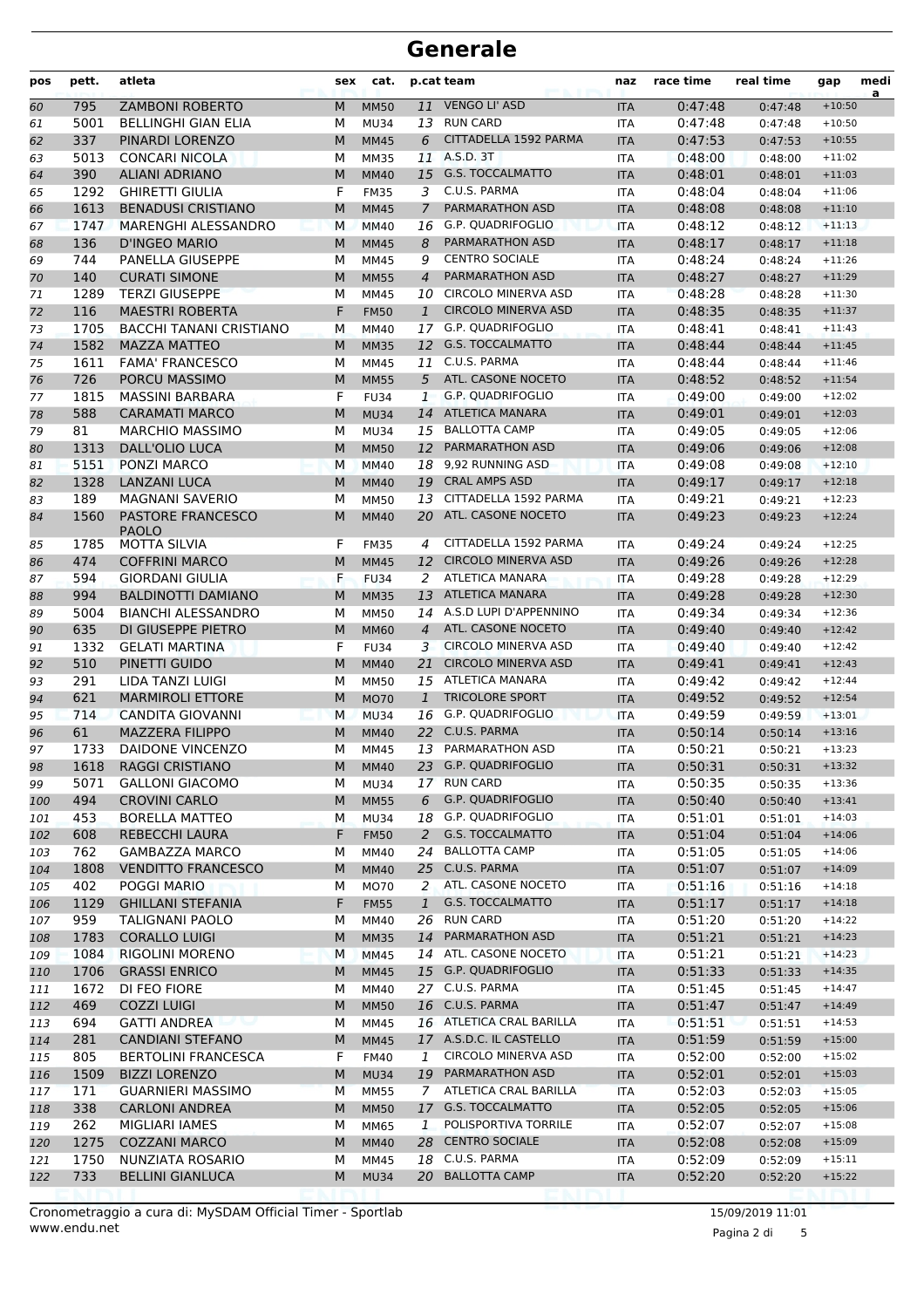| pos        | pett. | atleta                      | sex       | cat.        |                | p.cat team                          | naz        | race time | real time | gap      | medi<br>a |
|------------|-------|-----------------------------|-----------|-------------|----------------|-------------------------------------|------------|-----------|-----------|----------|-----------|
| 123        | 1132  | <b>DONDI SIMONE</b>         | M         | <b>MM40</b> | 29             | <b>CIRCOLO MINERVA ASD</b>          | <b>ITA</b> | 0:52:23   | 0:52:23   | $+15:25$ |           |
| 124        | 1687  | <b>ARCARI GIULIA</b>        | F         | <b>FM45</b> | $\mathbf{1}$   | PARMARATHON ASD                     | <b>ITA</b> | 0:52:30   | 0:52:30   | $+15:32$ |           |
| 125        | 1645  | <b>FERRAIUOLO LUIGI</b>     | M         | <b>MM50</b> | 18             | C.U.S. PARMA                        | <b>ITA</b> | 0:52:31   | 0:52:31   | $+15:33$ |           |
| 126        | 1302  | <b>FRATI DAVIDE</b>         | М         | <b>MM35</b> |                | 15 A.S.D.C. IL CASTELLO             | <b>ITA</b> | 0:52:33   | 0:52:33   | $+15:34$ |           |
| 127        | 1273  | <b>GIAMBATTISTA ROBERTO</b> | M         | <b>MM45</b> | 19             | <b>G.S. TOCCALMATTO</b>             | <b>ITA</b> | 0:52:35   | 0:52:35   | $+15:37$ |           |
| 128        | 346   | <b>GORRERI MICHELE</b>      | М         | MM40        |                | 30 CIRCOLO MINERVA ASD              | <b>ITA</b> | 0:52:43   | 0:52:43   | $+15:45$ |           |
| 129        | 415   | <b>DELSOLDATO RICCARDO</b>  | M         | <b>MM55</b> | 8              | <b>CRAL BORMIOLI LUIGI</b>          | <b>ITA</b> | 0:52:52   | 0:52:52   | $+15:54$ |           |
| 130        | 5081  | <b>CARBONE NICOLA</b>       | м         | <b>MM45</b> |                | 20 ATLETICA BUJA                    | <b>ITA</b> | 0:52:59   | 0:52:59   | $+16:01$ |           |
| 131        | 5     | <b>FABBRI ANDREA</b>        | M         | <b>MO70</b> | 3              | C.U.S. PARMA                        | <b>ITA</b> | 0:53:00   | 0:53:00   | $+16:02$ |           |
| 132        | 1719  | CORRADINO ALESSANDRO        | М         | MM40        | 31             | C.U.S. PARMA                        | <b>ITA</b> | 0:53:02   | 0:53:02   | $+16:04$ |           |
| 133        | 1062  | <b>GALLONI GIAN MARIO</b>   | M         | <b>MM50</b> | 19             | CITTADELLA 1592 PARMA               | <b>ITA</b> | 0:53:07   | 0:53:07   | $+16:09$ |           |
| 134        | 768   | <b>SPENA LUIGI</b>          | М         | <b>MM45</b> | 21             | <b>ASD F70 FREESPORT</b>            | <b>ITA</b> | 0:53:08   | 0:53:08   | $+16:10$ |           |
| 135        | 719   | <b>CAMPARI GIAMPAOLO</b>    | M         | <b>MM55</b> | 9              | <b>CIRCOLO MINERVA ASD</b>          | <b>ITA</b> | 0:53:10   | 0:53:10   | $+16:12$ |           |
| 136        | 1707  | SERRA GIAN MATTEO           | М         | MM45        |                | 22 G.S. TOCCALMATTO                 | <b>ITA</b> | 0:53:12   | 0:53:12   | $+16:14$ |           |
| 137        | 629   | <b>MODERNELLI DANIELE</b>   | M         | <b>MM60</b> | 5              | ATL. CASONE NOCETO                  | <b>ITA</b> | 0:53:17   | 0:53:17   | $+16:18$ |           |
| 138        | 398   | <b>CREATI LUIGI</b>         | М         | MM60        | 6              | ATL. CASONE NOCETO                  | <b>ITA</b> | 0:53:27   | 0:53:27   | $+16:29$ |           |
| 139        | 843   | <b>GILIOLI SILVIA</b>       | F         | <b>FM50</b> | 3              | <b>CIRCOLO MINERVA ASD</b>          | <b>ITA</b> | 0:53:28   | 0:53:28   | $+16:29$ |           |
| 140        | 5053  | CAVALIERI GRETA             | F         | <b>FU34</b> | 4              | C.U.S. PARMA                        | <b>ITA</b> | 0:53:30   | 0:53:30   | $+16:32$ |           |
| 141        | 1182  | PADULO ALFONSO              | M         | <b>MM45</b> | 23             | ASD F70 FREESPORT                   | <b>ITA</b> | 0:53:39   | 0:53:39   | $+16:41$ |           |
| 142        | 1547  | <b>BRANCOLINI SARA</b>      | F         | <b>FM45</b> | 2              | <b>G.S. TOCCALMATTO</b>             | <b>ITA</b> | 0:53:40   | 0:53:40   | $+16:42$ |           |
| 143        | 360   | <b>BOCCHI MATTEO</b>        | M         | <b>MM45</b> | 24             | PIEDI DI GHISA                      | <b>ITA</b> | 0:53:41   | 0:53:41   | $+16:43$ |           |
| 144        | 529   | <b>BERTUCCI PIER LUIGI</b>  | M         | <b>MM60</b> | 7              | ATL. CASONE NOCETO                  | <b>ITA</b> | 0:53:42   | 0:53:42   | $+16:44$ |           |
| 145        | 1621  | LISE' ELEONORA              | F         | <b>FU34</b> | 5              | ATL. CASONE NOCETO                  | <b>ITA</b> | 0:53:45   | 0:53:45   | $+16:46$ |           |
| 146        | 1737  | <b>ADORNI ILARIA</b>        | F         | <b>FM45</b> | 3              | C.U.S. PARMA                        | <b>ITA</b> | 0:53:58   | 0:53:58   | $+17:00$ |           |
| 147        | 112   | <b>BELLETTI ANDREA</b>      | M         | <b>MM50</b> | 20             | ATL. CASONE NOCETO                  | <b>ITA</b> | 0:54:05   | 0:54:05   | $+17:07$ |           |
| 148        | 1744  | <b>BALDINI NOVELLA</b>      | F         | <b>FM40</b> | 2              | <b>ATLETICA MANARA</b>              | <b>ITA</b> | 0:54:06   | 0:54:06   | $+17:08$ |           |
| 149        | 1329  | <b>BRIGNOLI MASSIMO</b>     | M         | <b>MM50</b> | 21             | G.P. PUBBLICA ASS.NZA               | <b>ITA</b> | 0:54:15   | 0:54:15   | $+17:17$ |           |
| 150        | 42    | DI REDA MASSIMO             | M         | MM40        | 32             | <b>G.S. TOCCALMATTO</b>             | <b>ITA</b> | 0:54:21   | 0:54:21   | $+17:22$ |           |
| 151        | 1786  | ROTONDO FEDERICA            | F         | <b>FM40</b> | 3              | C.U.S. PARMA                        | <b>ITA</b> | 0:54:22   | 0:54:22   | $+17:23$ |           |
| 152        | 1599  | <b>ALINOVI DAVIDE</b>       | M         | <b>MM40</b> |                | 33 C.U.S. PARMA                     | <b>ITA</b> | 0:54:22   | 0:54:22   | $+17:24$ |           |
| 153        | 377   | <b>BALDARI FRANCESCO</b>    | M         | <b>MM55</b> | 10             | C.U.S. PARMA                        | <b>ITA</b> | 0:54:29   | 0:54:29   | $+17:31$ |           |
| 154        | 1180  | PIZZIGONI MAURA             | F         | <b>FM45</b> | $\overline{4}$ | ATL. CASONE NOCETO                  | <b>ITA</b> | 0:54:31   | 0:54:31   | $+17:33$ |           |
| 155        | 1602  | <b>VIZZINI MARCO</b>        | M         | <b>MM40</b> | 34             | CITTADELLA 1592 PARMA               | <b>ITA</b> | 0:54:37   | 0:54:37   | $+17:39$ |           |
| 156        | 1600  | <b>GRECO ALBINO</b>         | М         | MM65        | 2              | C.U.S. PARMA                        | <b>ITA</b> | 0:54:57   | 0:54:57   | $+17:58$ |           |
| 157        | 1173  | <b>BELLOLI MASSIMO</b>      | M         | <b>MM50</b> | 22             | <b>CRAL AMPS ASD</b>                | <b>ITA</b> | 0:55:07   | 0:55:07   | $+18:08$ |           |
| 158        | 1095  | MONTEVERDI MASSIMO          | M         | <b>MM55</b> | 11             | C.U.S. PARMA                        | <b>ITA</b> | 0:55:07   | 0:55:07   | $+18:09$ |           |
| 159        | 1752  | <b>FIORE ANDREA</b>         | M         | <b>MM45</b> | 25             | C.U.S. PARMA                        | <b>ITA</b> | 0:55:08   | 0:55:08   | $+18:10$ |           |
| 160        | 5014  | POGGI ELENA                 | F         | <b>FM45</b> | 5              | A.S.D LUPI D'APPENNINO              | <b>ITA</b> | 0:55:16   | 0:55:16   | $+18:18$ |           |
| 161        | 889   | <b>PAPALINI PIERO</b>       | М         | <b>MM50</b> |                | 23 ASD F70 FREESPORT                | <b>ITA</b> | 0:55:17   | 0:55:17   | $+18:19$ |           |
| 162        | 447   | LOPEZ ANTONIO               | м         | <b>MM55</b> |                | 12 ATL. CASONE NOCETO               | ITA        | 0:55:19   | 0:55:19   | $+18:21$ |           |
| 163        | 1051  | <b>COLOMBI PAOLO</b>        | M         | <b>MM50</b> |                | 24 ATL. CASONE NOCETO               | <b>ITA</b> | 0:55:29   | 0:55:29   | $+18:31$ |           |
| 164        | 457   | FERDENZI ELENA              | F         | <b>FM35</b> | 5              | CIRCOLO MINERVA ASD                 | ITA        | 0:55:41   | 0:55:41   | $+18:43$ |           |
| 165        | 5111  | <b>CONVERSI CARLO</b>       | М         | <b>MM35</b> | 16             | PARMARATHON ASD                     | <b>ITA</b> | 0:55:44   | 0:55:44   | $+18:46$ |           |
| 166        | 573   | <b>TEDESCO CLAUDIA</b>      | F         | <b>FM40</b> | $\overline{4}$ | C.U.S. PARMA                        | <b>ITA</b> | 0:55:48   | 0:55:48   | $+18:49$ |           |
| 167        | 1504  | <b>BILZI ENRICHETTA</b>     | F         | <b>FM50</b> | $\overline{4}$ | C.U.S. PARMA                        | <b>ITA</b> | 0:55:49   | 0:55:49   | $+18:51$ |           |
| 168        | 1530  | <b>BENECCHI MARCO</b>       | М         | <b>MM50</b> | 25             | CITTADELLA 1592 PARMA               | ITA        | 0:55:59   | 0:55:59   | $+19:01$ |           |
| 169        | 451   | <b>TURCHI CORRADO</b>       | ${\sf M}$ | <b>MM50</b> | 26             | <b>CRAL AMPS ASD</b>                | <b>ITA</b> | 0:56:00   | 0:56:00   | $+19:02$ |           |
| 170        | 1668  | <b>FOCHI LISA</b>           | F         | <b>FM35</b> | 6              | C.U.S. PARMA                        | ITA        | 0:56:16   | 0:56:16   | $+19:17$ |           |
| 171        | 5002  | <b>GUARNERI FABIO</b>       | М         | <b>MM45</b> |                | 26 G.P. AVIS SPINETOLI PAGLIARE ITA |            | 0:56:27   | 0:56:27   | $+19:29$ |           |
| 172        | 759   | MALPIGHI ANNAMARIA          | F         | <b>FM40</b> |                | 5 A.S.D.C. IL CASTELLO              | ITA        | 0:56:33   | 0:56:33   | $+19:35$ |           |
| 173        | 1414  | <b>DAPARMA IUGO</b>         | M         | <b>MM65</b> | 3              | G.P. QUADRIFOGLIO                   | <b>ITA</b> | 0:56:34   | 0:56:34   | $+19:36$ |           |
| 174        | 1404  | CAVALLI ANNA LISA           | F         | <b>FM35</b> | 7              | CIRCOLO MINERVA ASD                 | ITA        | 0:56:39   | 0:56:39   | $+19:41$ |           |
| 175        | 1390  | <b>ZOBOLI LAURA</b>         | F         | <b>FU34</b> | 6              | C.U.S. PARMA                        | <b>ITA</b> | 0:56:45   | 0:56:45   | $+19:47$ |           |
| 176        | 1403  | <b>BLASI TOMMASO</b>        | м         | MM50        |                | 27 C.U.S. PARMA                     | ITA        | 0:56:56   | 0:56:56   | $+19:58$ |           |
| 177        | 1023  | PERI ROBERTO                | M         | <b>MM55</b> |                | 13 ASD F70 FREESPORT                | <b>ITA</b> | 0:56:59   | 0:56:59   | $+20:01$ |           |
| 178        | 143   | LANDI ALESSANDRO            | М         | MM50        |                | 28 CIRCOLO MINERVA ASD              | <b>ITA</b> | 0:57:14   | 0:57:14   | $+20:16$ |           |
| 179        | 356   | <b>CAVATORTA MARCO</b>      | M         | <b>MM55</b> | 14             | G.P. QUADRIFOGLIO                   | <b>ITA</b> | 0:57:15   | 0:57:15   | $+20:17$ |           |
| 180        | 313   | ELEZI ERIDA                 | F         | <b>FM35</b> | 8              | C.U.S. PARMA                        | ITA        | 0:57:17   | 0:57:17   | $+20:19$ |           |
| 181        | 5149  | <b>PARISI ALBERTO</b>       | M         | MU34        | 21             | <b>RUN CARD</b>                     | <b>ITA</b> | 0:57:21   | 0:57:21   | $+20:23$ |           |
| 182        | 5062  | <b>BOTTAZZI DAVIDE</b>      | м         | MU34        |                | 22 RUN CARD                         | ITA        | 0:57:21   | 0:57:21   | $+20:23$ |           |
|            | 1367  | <b>VECCHI CARLOTTA</b>      | F         | <b>FU34</b> | $\mathcal{I}$  | <b>CIRCOLO MINERVA ASD</b>          | <b>ITA</b> | 0:57:27   | 0:57:27   | $+20:28$ |           |
| 183<br>184 | 181   | <b>BUSSONI IVANO</b>        | М         | <b>MM55</b> |                | 15 ATLETICA CRAL BARILLA            | <b>ITA</b> | 0:57:33   | 0:57:33   | $+20:34$ |           |
| 185        | 1701  | BELLUCCI ALESSANDRA         | F         | <b>FM50</b> | 5              | PARMARATHON ASD                     | <b>ITA</b> | 0:57:37   | 0:57:37   | $+20:38$ |           |
|            | 467   |                             |           |             | 27             | CITTADELLA 1592 PARMA               |            |           |           | $+20:44$ |           |
| 186        |       | <b>MONGUIDI ALBERTO</b>     | м         | MM45        |                |                                     | ITA        | 0:57:42   | 0:57:42   |          |           |

www.endu.net Cronometraggio a cura di: MySDAM Official Timer - Sportlab 15/09/2019 11:01

Pagina 3 di 5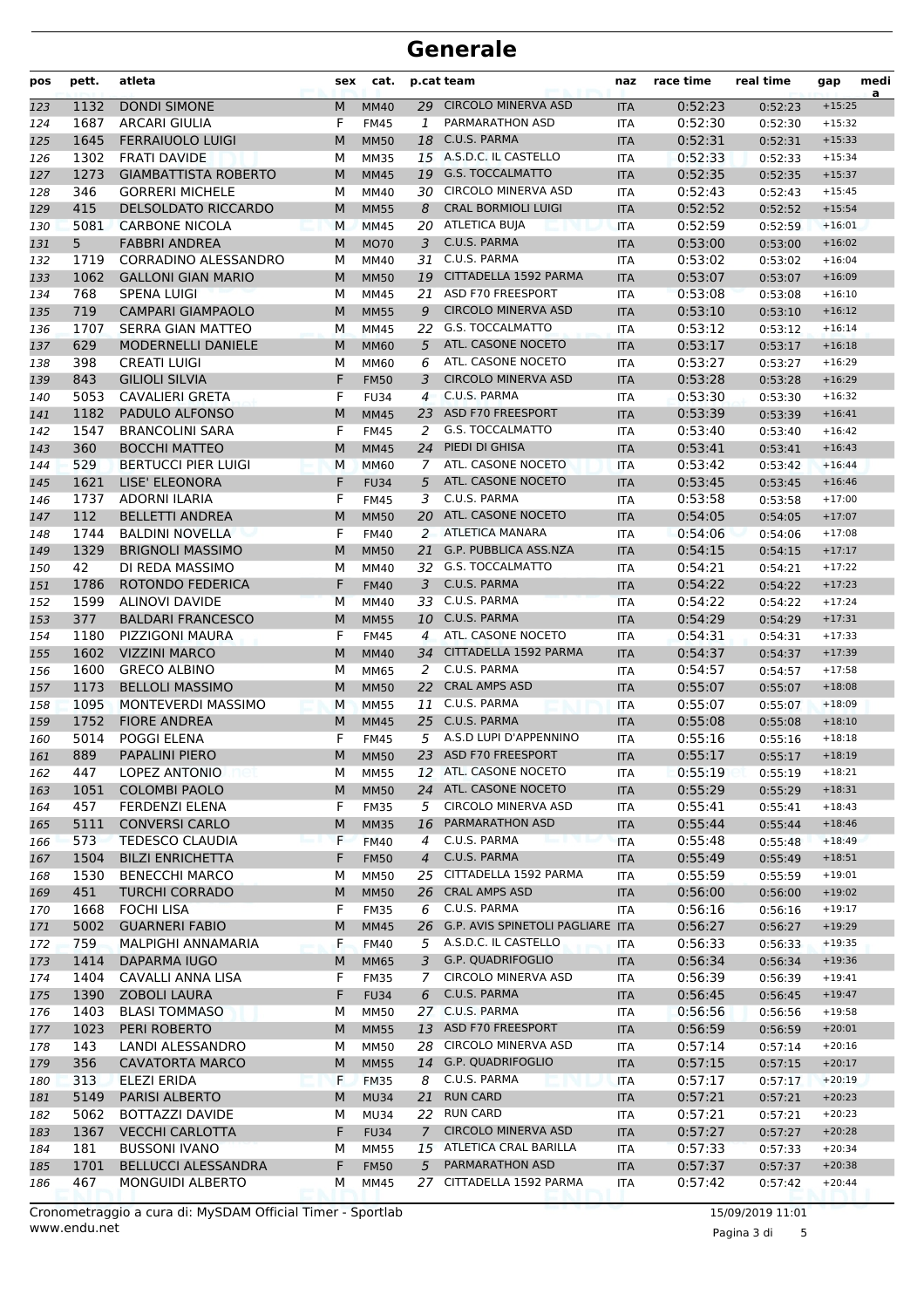| pos        | pett.       | atleta                                              | sex    | cat.                |                | p.cat team                                       | naz                      | race time          | real time          | gap                  | medi<br>a |
|------------|-------------|-----------------------------------------------------|--------|---------------------|----------------|--------------------------------------------------|--------------------------|--------------------|--------------------|----------------------|-----------|
| 187        | 5115        | <b>VITALI ANDREA</b>                                | M      | <b>MU34</b>         | 23             | <b>RUN CARD</b>                                  | <b>ITA</b>               | 0:57:52            | 0:57:52            | $+20:54$             |           |
| 188        | 1301        | <b>ARDUINI PAOLO</b>                                | М      | <b>MM50</b>         | 29             | POLISPORTIVA TORRILE                             | ITA                      | 0:57:52            | 0:57:52            | $+20:54$             |           |
| 189        | 696         | CAPORETTO PAOLA                                     | F      | <b>FM45</b>         | 6              | <b>ATLETICA MANARA</b>                           | <b>ITA</b>               | 0:57:56            | 0:57:56            | $+20:58$             |           |
| 190        | 972         | PESCETTI ANDREA                                     | м      | MM40                |                | 35 G.P. MARCIATORI PARMENSI                      | <b>ITA</b>               | 0:58:16            | 0:58:16            | $+21:18$             |           |
| 191        | 828         | <b>BIONDINI BARBARA</b>                             | F      | <b>FM45</b>         | 7              | <b>ATLETICA MANARA</b>                           | <b>ITA</b>               | 0:58:18            | 0:58:18            | $+21:20$             |           |
| 192        | 285         | PAGANUZZI ELENA                                     | F      | <b>FM40</b>         | 6              | A.S.D.C. IL CASTELLO                             | <b>ITA</b>               | 0:58:20            | 0:58:20            | $+21:22$             |           |
| 193        | 1806        | PIETRANTONIO ROBERTO                                | M      | <b>MM65</b>         | 4              | <b>G.P. QUADRIFOGLIO</b>                         | <b>ITA</b>               | 0:58:21            | 0:58:21            | $+21:22$             |           |
| 194        | 1391        | <b>ESPOSITO CARMELA</b>                             | F      | <b>FM55</b>         | 2              | C.U.S. PARMA                                     | <b>ITA</b>               | 0:58:22            | 0:58:22            | $+21:24$             |           |
| 195        | 1336        | <b>BERNARDI ERIKA</b>                               | F      | <b>FM35</b>         | 9              | <b>LEVANTE USD/RUN</b>                           | <b>ITA</b>               | 0:58:25            | 0:58:25            | $+21:27$             |           |
| 196        | 1376        | <b>HASAN FLORICA</b>                                | F      | <b>FM55</b>         | 3              | ATL. CASONE NOCETO                               | <b>ITA</b>               | 0:58:36            | 0:58:36            | $+21:38$             |           |
| 197        | 1040        | <b>GRASSI IVO</b>                                   | M      | <b>MM65</b>         | 5              | <b>KINO MANA</b>                                 | <b>ITA</b>               | 0:58:36            | 0:58:36            | $+21:38$             |           |
| 198        | 552         | ZANIBONI MATTIA                                     | М      | <b>MM50</b>         | 30             | ATL. CASONE NOCETO                               | <b>ITA</b>               | 0:58:59            | 0:58:59            | $+22:01$             |           |
| 199        | 5120        | <b>SORESI BORDINI CHIARA</b>                        | F      | <b>FM50</b>         | 6              | C.U.S. PARMA                                     | <b>ITA</b>               | 0:59:04            | 0:59:04            | $+22:06$             |           |
| 200        | 550         | <b>UGOLINI FERRUCCIO</b>                            | М      | <b>MM60</b>         | 8              | ATL. CASONE NOCETO                               | <b>ITA</b>               | 0:59:12            | 0:59:12            | $+22:14$             |           |
| 201        | 102         | <b>BIONDOLILLO CRISTINA</b>                         | F      | <b>FM35</b>         | 10             | <b>G.P. QUADRIFOGLIO</b>                         | <b>ITA</b>               | 0:59:30            | 0:59:30            | $+22:32$             |           |
| 202        | 1731        | DALLATURCA DIEGO                                    | М      | MM45                | 28             | PIEDI DI GHISA                                   | <b>ITA</b>               | 0:59:41            | 0:59:41            | $+22:43$             |           |
| 203        | 1592        | <b>RABONI VERUSKA</b>                               | F      | <b>FM45</b>         | 8              | ATL. CASONE NOCETO                               | <b>ITA</b>               | 0:59:44            | 0:59:44            | $+22:45$             |           |
| 204        | 497         | <b>GALLICANI PABLO</b>                              | М      | <b>MM55</b>         | 16             | <b>G.P. QUADRIFOGLIO</b><br><b>CRAL AMPS ASD</b> | <b>ITA</b>               | 1:00:07            | 1:00:07            | $+23:09$             |           |
| 205        | 214         | <b>MALDINI ROBERTO</b>                              | M      | <b>MM50</b>         | 31             |                                                  | <b>ITA</b>               | 1:00:14<br>1:00:38 | 1:00:14            | $+23:16$             |           |
| 206        | 1365        | <b>IMBALZANO GIUSEPPE</b>                           | М      | <b>MM50</b>         |                | 32 G.P. QUADRIFOGLIO<br><b>ATLETICA MANARA</b>   | <b>ITA</b>               |                    | 1:00:38            | $+23:40$             |           |
| 207        | 823         | <b>COVATI DANIELE</b>                               | M      | <b>MM55</b>         | 17             | POLISPORTIVA TORRILE                             | <b>ITA</b>               | 1:00:55            | 1:00:55            | $+23:57$             |           |
| 208        | 1091        | <b>ORATI ROBERTO</b><br><b>VIDALI GIOVANNA</b>      | M<br>F | <b>MM55</b>         | 18<br>9        | C.U.S. PARMA                                     | <b>ITA</b>               | 1:00:58<br>1:01:07 | 1:00:58<br>1:01:07 | $+24:00$<br>$+24:09$ |           |
| 209        | 1483<br>630 | <b>TAGLIAVINI ROCCO</b>                             | М      | <b>FM45</b>         | 29             | POLISPORTIVA TORRILE                             | <b>ITA</b>               | 1:01:23            | 1:01:23            | $+24:25$             |           |
| 210<br>211 | 554         | <b>AMADEI SIMONA</b>                                | F      | MM45<br><b>FM45</b> | 10             | <b>RUN CARD</b>                                  | <b>ITA</b><br><b>ITA</b> | 1:01:25            | 1:01:25            | $+24:27$             |           |
| 212        | 1782        | <b>MARTINI ILARIA</b>                               | F      | <b>FM45</b>         | 11             | POLISPORTIVA TORRILE                             | <b>ITA</b>               | 1:01:39            | 1:01:39            | $+24:41$             |           |
| 213        | 541         | DELPOGETTO ROBERTO                                  | M      | <b>MM50</b>         | 33             | <b>CRAL BORMIOLI LUIGI</b>                       | <b>ITA</b>               | 1:01:49            | 1:01:49            | $+24:51$             |           |
| 214        | 993         | <b>MORI MARCO</b>                                   | М      | <b>MM55</b>         | 19             | ATLETICA MANARA                                  | <b>ITA</b>               | 1:01:54            | 1:01:54            | $+24:56$             |           |
| 215        | 88          | <b>CAMORALI PIERLUIGI</b>                           | M      | <b>MM50</b>         | 34             | C.U.S. PARMA                                     | <b>ITA</b>               | 1:01:56            | 1:01:56            | $+24:58$             |           |
| 216        | 1281        | <b>CURATI EMANUELE</b>                              | M      | <b>MU34</b>         |                | 24 ATLETICA MANARA                               | <b>ITA</b>               | 1:02:02            | 1:02:02            | $+25:04$             |           |
| 217        | 113         | <b>UGOLINI GINO</b>                                 | M      | <b>MM60</b>         | 9              | C.U.S. PARMA                                     | <b>ITA</b>               | 1:02:14            | 1:02:14            | $+25:15$             |           |
| 218        | 1607        | PETRONIO CARLO                                      | М      | <b>MM50</b>         |                | 35 CITTADELLA 1592 PARMA                         | <b>ITA</b>               | 1:02:16            | 1:02:16            | $+25:18$             |           |
| 219        | 1203        | <b>FLORIO MADDALENA</b>                             | F      | <b>FM40</b>         | $\overline{7}$ | C.U.S. PARMA                                     | <b>ITA</b>               | 1:02:38            | 1:02:38            | $+25:40$             |           |
| 220        | 395         | <b>SACCON LORENZO</b>                               | м      | MM45                | 30             | C.U.S. PARMA                                     | <b>ITA</b>               | 1:02:44            | 1:02:44            | $+25:45$             |           |
| 221        | 1187        | <b>FERA CLAUDIO</b>                                 | M      | <b>MM40</b>         | 36             | POLISPORTIVA TORRILE                             | <b>ITA</b>               | 1:02:44            | 1:02:44            | $+25:45$             |           |
| 222        | 1488        | <b>TASSONI MARIA ILARIA</b>                         | F      | <b>FM45</b>         |                | 12 ATLETICA MANARA                               | <b>ITA</b>               | 1:03:08            | 1:03:08            | $+26:10$             |           |
| 223        | 1097        | DE DOMINICIS DONATELLA                              | F      | <b>FM50</b>         | $\overline{7}$ | C.U.S. PARMA                                     | <b>ITA</b>               | 1:03:19            | 1:03:19            | $+26:21$             |           |
| 224        | 813         | <b>LERZ ALESSIA</b>                                 | F      | <b>FM45</b>         | 13             | <b>ATLETICA MANARA</b>                           | <b>ITA</b>               | 1:03:21            | 1:03:21            | $+26:22$             |           |
| 225        | 944         | <b>CASALINI CLAUDIO</b>                             | M      | <b>MM65</b>         | 6              | <b>CRAL TEP</b>                                  | <b>ITA</b>               | 1:03:39            | 1:03:39            | $+26:41$             |           |
| 226        | 5011        | DI GIANDOMENICO FRANCO                              | м      | <b>MM55</b>         |                | 20 RUN CARD                                      | ITA                      | 1:04:01            | 1:04:01            | $+27:03$             |           |
| 227        | 847         | <b>BIONDINI OLIVIA</b>                              | F      | <b>FM40</b>         | 8              | <b>ATLETICA MANARA</b>                           | <b>ITA</b>               | 1:04:03            | 1:04:03            | $+27:04$             |           |
| 228        | 314         | <b>TEGONI FABRIZIO</b>                              | М      | <b>MM50</b>         | 36             | PARMARATHON ASD                                  | ITA                      | 1:04:39            | 1:04:39            | $+27:40$             |           |
| 229        | 1037        | <b>DELNEVO GIORGIA</b>                              | F      | <b>FM45</b>         |                | 14 ATL. CASONE NOCETO                            | <b>ITA</b>               | 1:04:59            | 1:04:59            | $+28:00$             |           |
| 230        | 53          | <b>RUFFOLO FRANCESCO</b>                            | M      | <b>MM50</b>         |                | 37 CENTRO SOCIALE                                | <b>ITA</b>               | 1:05:18            | 1:05:18            | $+28:20$             |           |
| 231        | 1271        | <b>GIAMBATTISTA ANNA</b>                            | F      | <b>FM40</b>         | 9              | G.S. TOCCALMATTO                                 | <b>ITA</b>               | 1:05:21            | 1:05:21            | $+28:23$             |           |
| 232        | 518         | <b>MARTINELLI LUCA</b>                              | М      | <b>MM55</b>         | 21             | ATLETICA MANARA                                  | ITA                      | 1:05:39            | 1:05:39            | $+28:40$             |           |
| 233        | 942         | <b>GROSSI MARGHERITA</b>                            | F      | <b>FU34</b>         | 8              | ATLETICA MANARA                                  | <b>ITA</b>               | 1:05:53            | 1:05:53            | $+28:55$             |           |
| 234        | 204         | <b>BOCCHI SILVIA</b>                                | F      | <b>FM55</b>         | 4              | ATLETICA MANARA                                  | ITA                      | 1:06:34            | 1:06:34            | $+29:36$             |           |
| 235        | 982         | <b>ORAZI ELENA</b>                                  | F      | <b>FM50</b>         | 8              | <b>CIRCOLO MINERVA ASD</b>                       | <b>ITA</b>               | 1:06:34            | 1:06:34            | $+29:36$             |           |
| 236        | 437         | MEZZADRI DAVIDE                                     | M      | <b>MM40</b>         |                | 37 CRAL TEP                                      | ITA                      | 1:06:35            | 1:06:35            | $+29:37$             |           |
| 237        | 118         | PEVERI GIUSEPPINA                                   | F      | <b>FM60</b>         | $\mathbf{1}$   | ATL. CASONE NOCETO                               | <b>ITA</b>               | 1:06:55            | 1:06:55            | $+29:57$             |           |
| 238        | 71          | MELEGARI ENZO                                       | М      | MO70                | 4              | ATL. CASONE NOCETO                               | ITA                      | 1:06:55            | 1:06:55            | $+29:57$             |           |
| 239        | 1096        | <b>FAVA CRISTINA</b>                                | F      | <b>FM45</b>         | 15             | C.U.S. PARMA                                     | <b>ITA</b>               | 1:06:55            | 1:06:55            | $+29:57$             |           |
| 240        | 1258        | <b>GUIDOLIN JESSICA</b>                             | F      | <b>FM40</b>         |                | 10 G.P. QUADRIFOGLIO                             | ITA                      | 1:07:12            | 1:07:12            | $+30:14$             |           |
| 241        | 1738        | <b>DONATI ORNELLA</b>                               | F      | <b>FM65</b>         | 1              | G.P. QUADRIFOGLIO                                | <b>ITA</b>               | 1:07:23            | 1:07:23            | $+30:25$             |           |
| 242        | 66          | CHETTA ALFREDO ANTONIO                              | M      | MM65                | 7              | <b>CENTRO SOCIALE</b>                            | <b>ITA</b>               | 1:07:25            | 1:07:25            | $+30:26$             |           |
| 243        | 1215        | <b>LIGABUE GIORGIO</b>                              | М      | <b>MO70</b>         | 5 <sup>5</sup> | ATL. CASONE NOCETO                               | <b>ITA</b>               | 1:08:18            | 1:08:18            | $+31:20$             |           |
| 244        | 1266        | RODA' CLAUDIO                                       | М      | <b>MM50</b>         |                | 38 ATL. CASONE NOCETO                            | <b>ITA</b>               | 1:08:19            | 1:08:19            | $+31:21$             |           |
| 245        | 1100        | <b>RICCI ALBERTO</b>                                | M      | <b>MM45</b>         | 31             | ASD F70 FREESPORT                                | <b>ITA</b>               | 1:09:10            | 1:09:10            | $+32:12$             |           |
| 246        | 1781        | <b>LAMPREDI SILVIA</b><br><b>CARDILLO MADDALENA</b> | F      | <b>FM45</b>         |                | 16 POLISPORTIVA TORRILE<br>POLISPORTIVA TORRILE  | ITA                      | 1:10:11            | 1:10:11            | $+33:13$             |           |
| 247        | 1244<br>157 | PROFETTO GIORGIO                                    | F      | <b>FM45</b>         | 17             | 38 C.U.S. PARMA                                  | <b>ITA</b>               | 1:10:11<br>1:11:18 | 1:10:11            | $+33:13$<br>$+34:19$ |           |
| 248        | 1768        | <b>COPERCINI MANUELA</b>                            | М<br>F | MM40<br><b>FM35</b> | 11             | G.P. QUADRIFOGLIO                                | <b>ITA</b><br><b>ITA</b> | 1:13:19            | 1:11:18<br>1:13:19 | $+36:20$             |           |
| 249<br>250 | 513         | DALL'AGLIO RAFFAELLA                                | F      | FO70                | 1              | ATL. CASONE NOCETO                               | ITA                      | 1:13:19            | 1:13:19            | $+36:21$             |           |
|            |             |                                                     |        |                     |                |                                                  |                          |                    |                    |                      |           |

www.endu.net Cronometraggio a cura di: MySDAM Official Timer - Sportlab 15/09/2019 11:01

Pagina 4 di 5